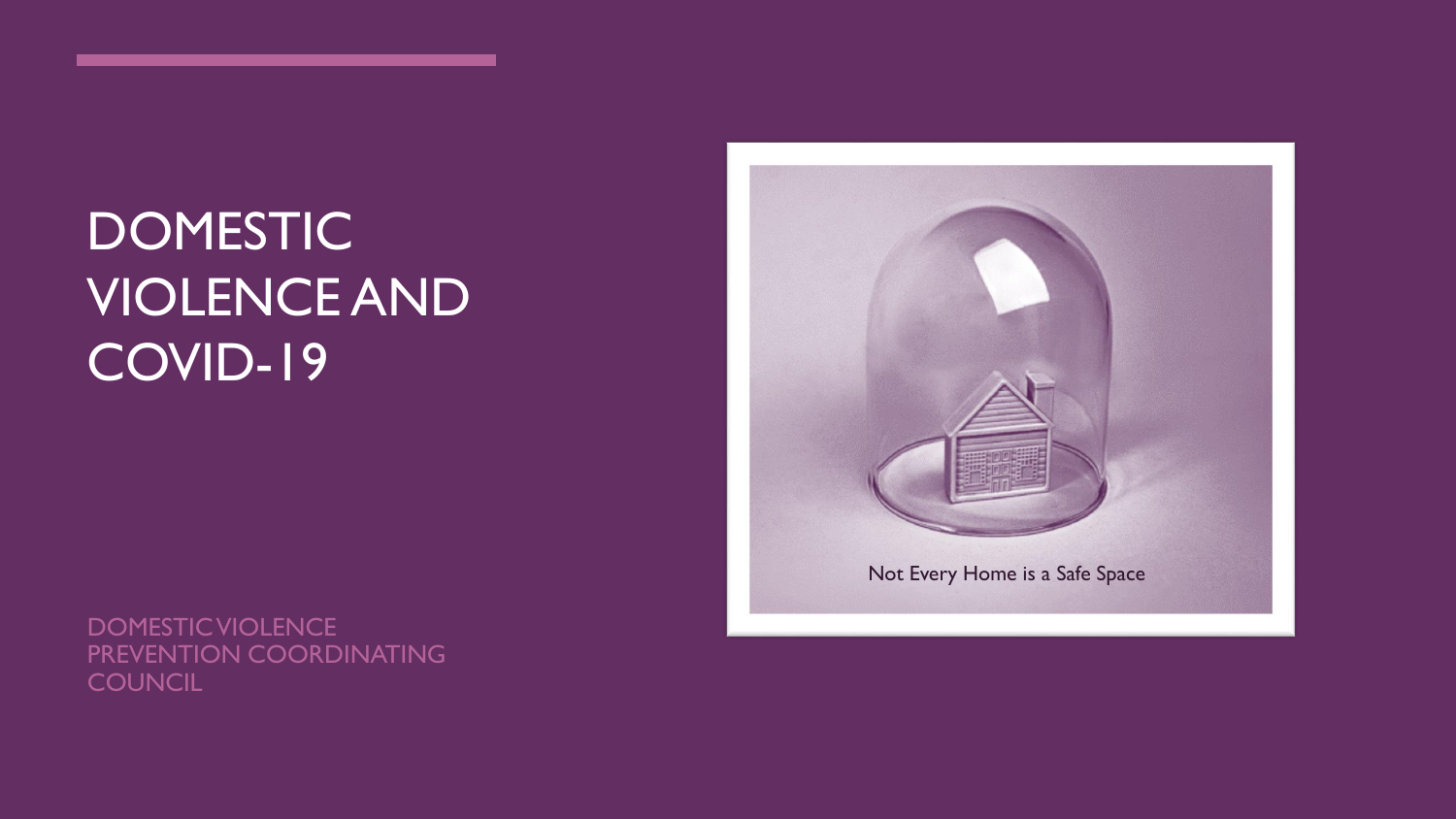# IMPACT OF COVID-19 ON CRIME, ARRESTS AND THE JAIL POPULATION

#### **IMPACT OF COVID-19 ON CRIME,** ARRESTS, AND JAIL POPULATION

Jamie Allen<br>Louisville Metro Criminal Justice Commissio



**Preliminary Assessment** Impact of COVID-19 on Crime, **Arrests and Jail Population** 

LOUISVILLE METRO CRIMINAL JUSTICE COMMISSION **JAIL POLICY COMMITTEE** 

**MARCH 2021** 



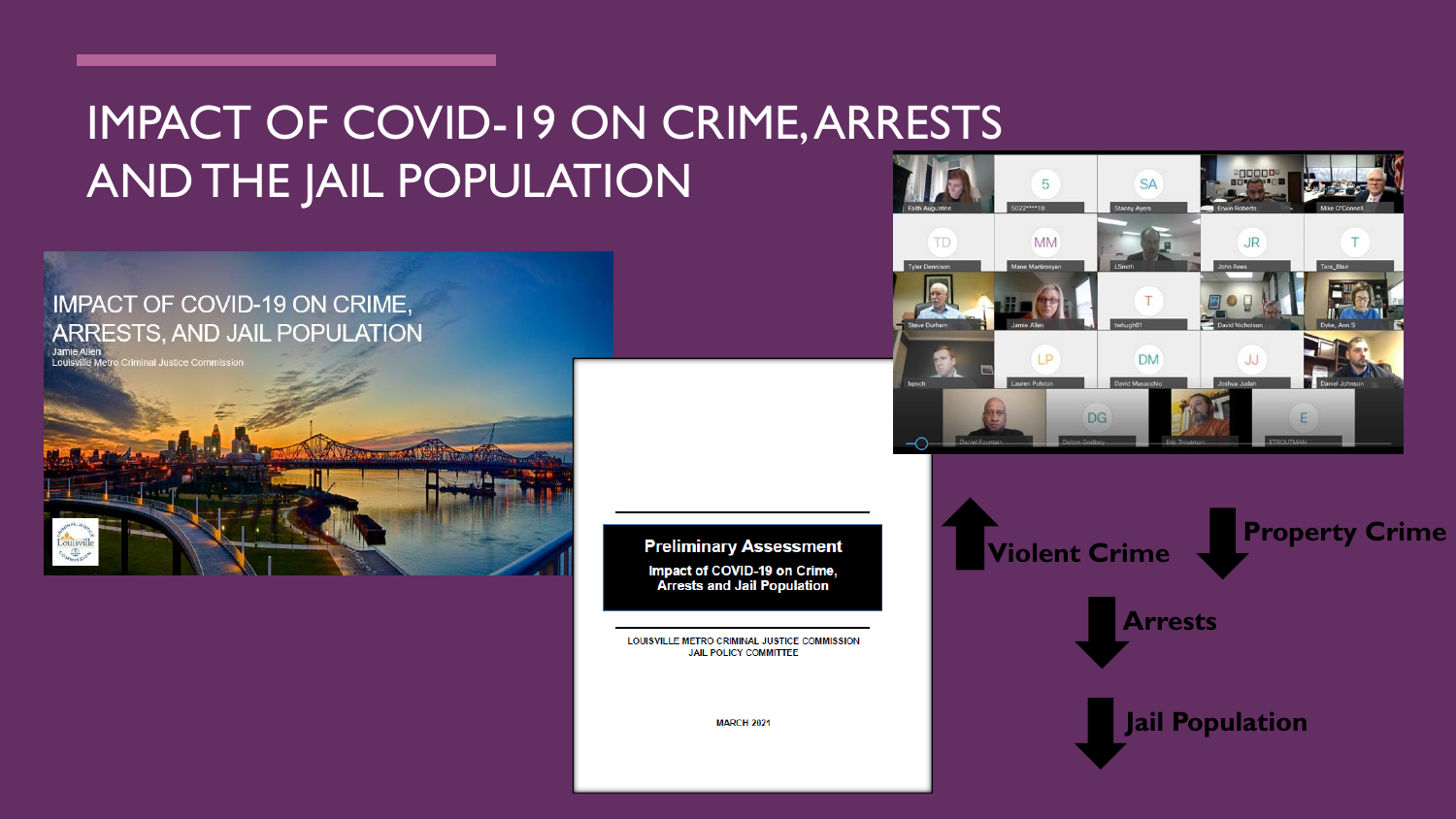#### IMPACT ON CRIME



PART I CRIME Assault Homicide Robbery Sex Crimes **Burglary** MV Theft Theft/Larceny Vehicle Break-In/Theft

- Similar seasonality trends in both years for both Part I categories; increase in late-Spring and over summer
- Post COVID-19 numbers are slightly higher in those months for violent crime; property crimes close or slightly lower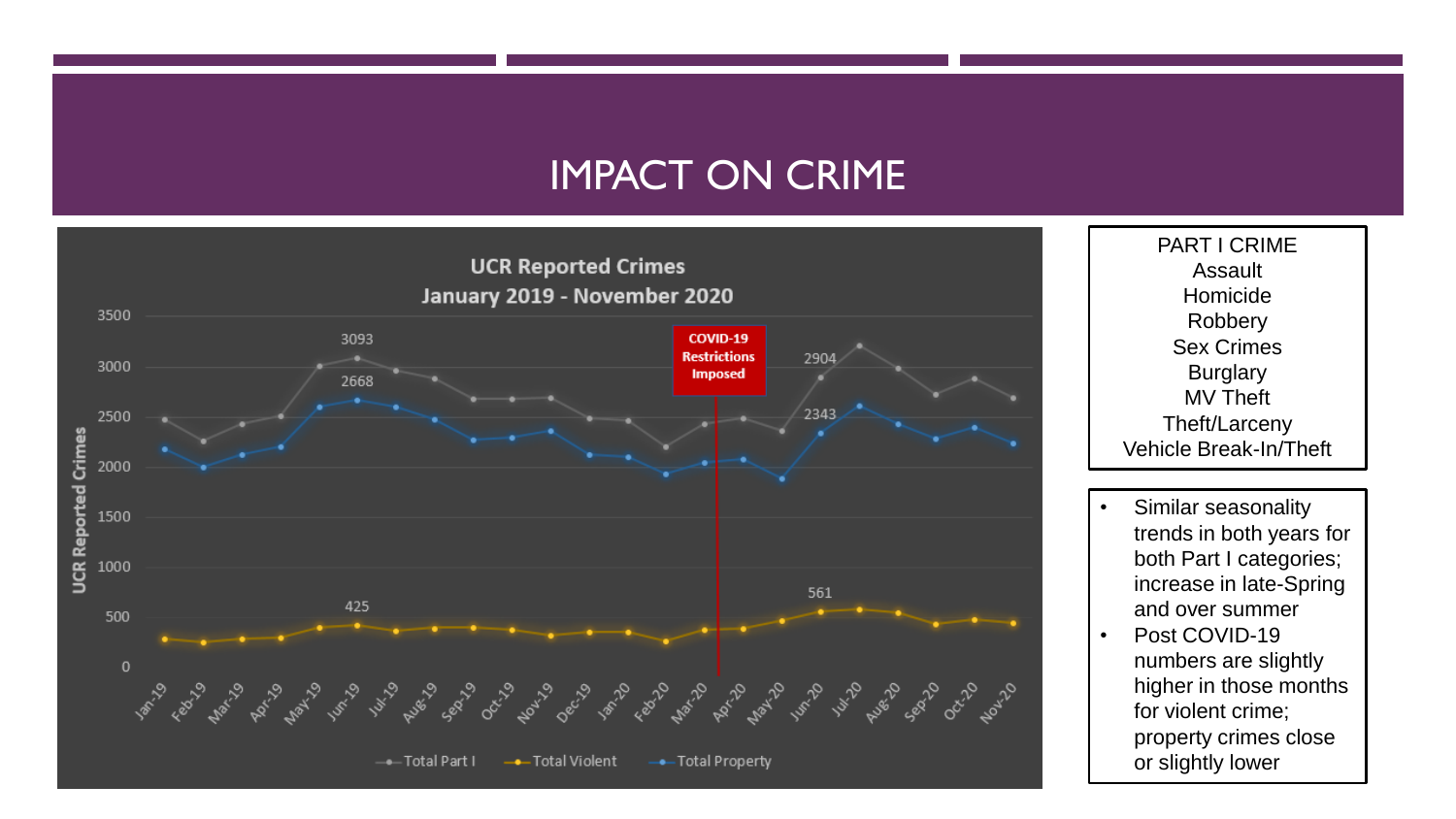### IMPACT ON VIOLENT CRIME

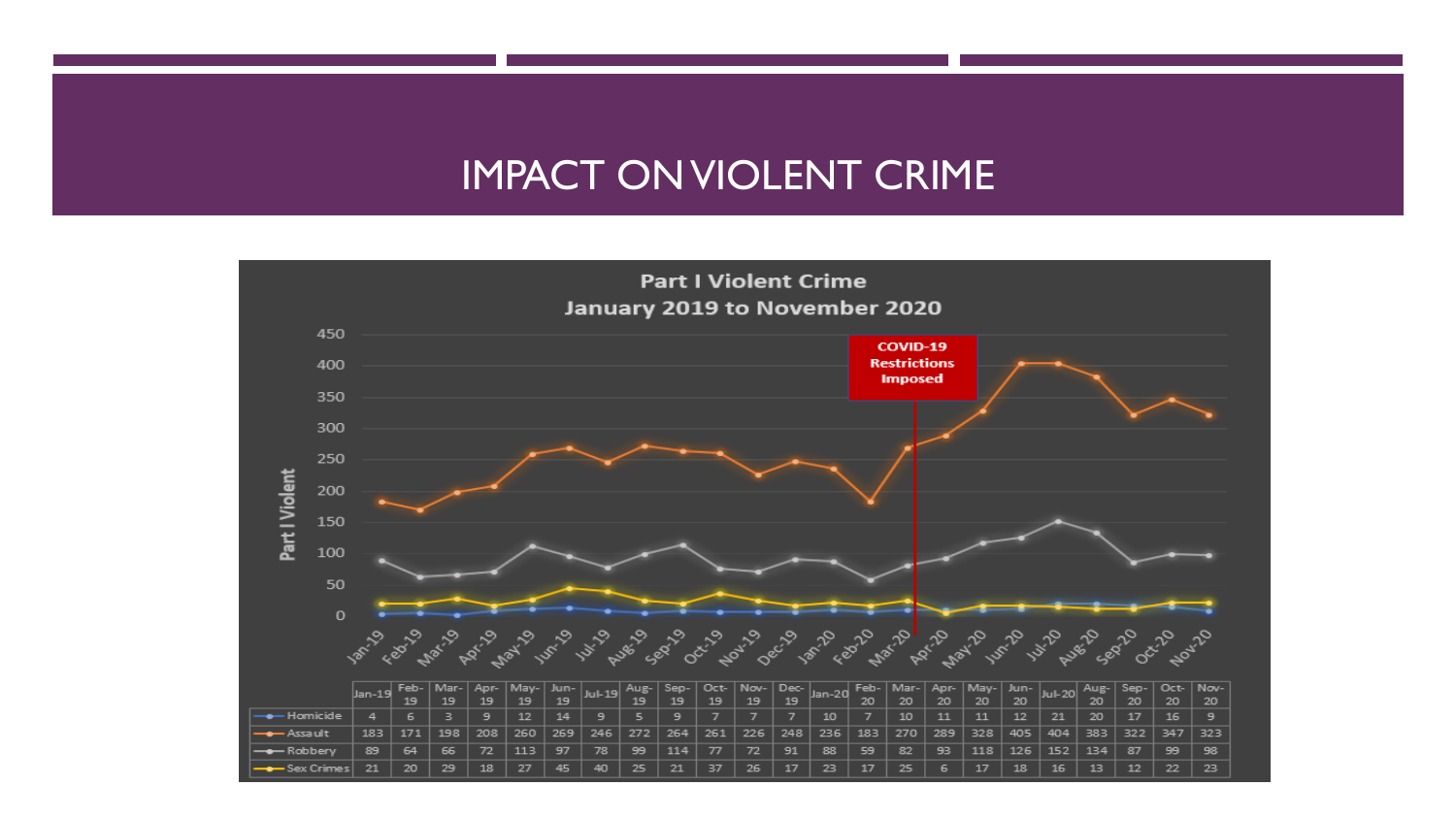#### IMPACT ON ARRESTS

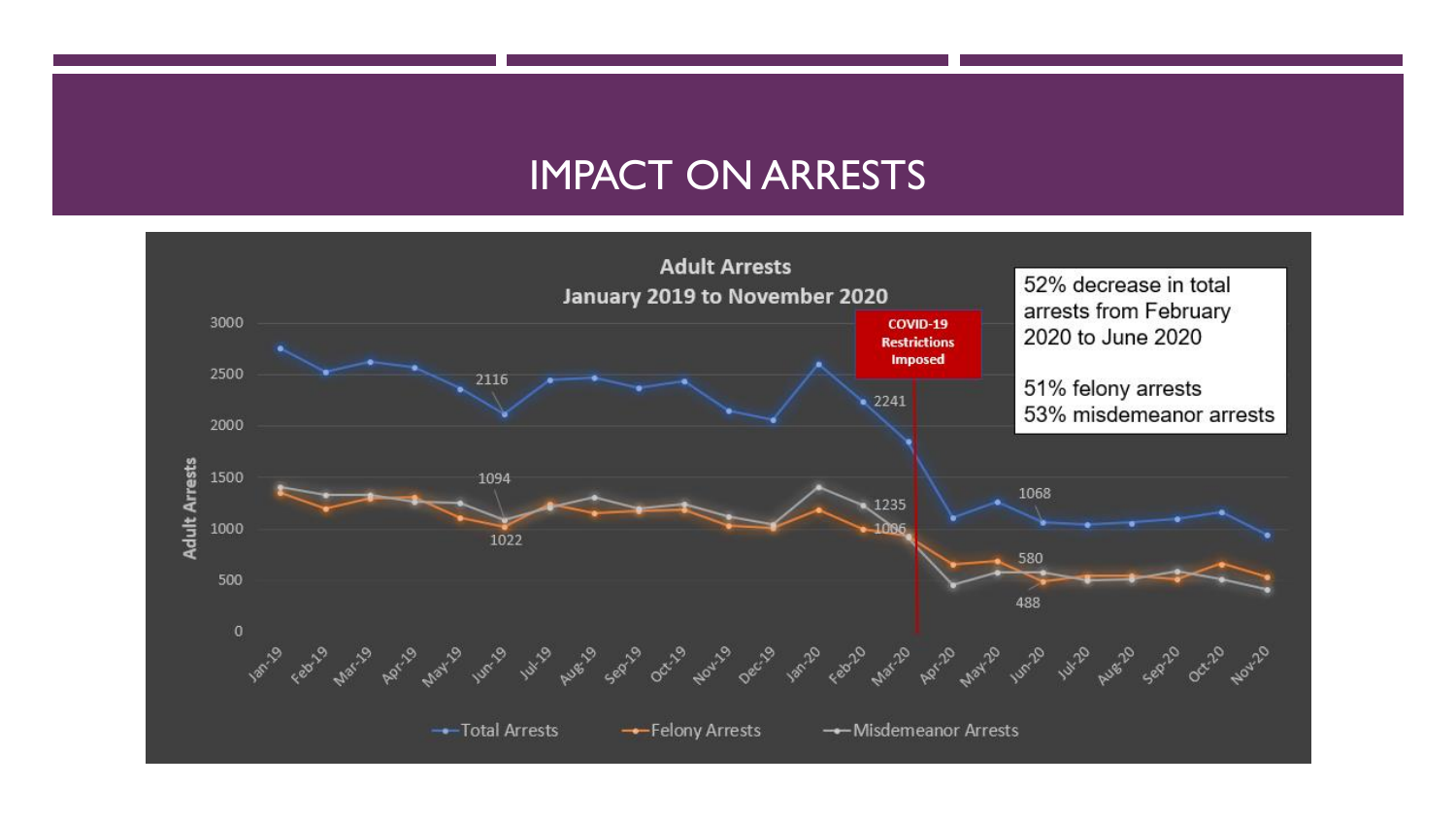#### IMPACT ON JAIL POPULATION

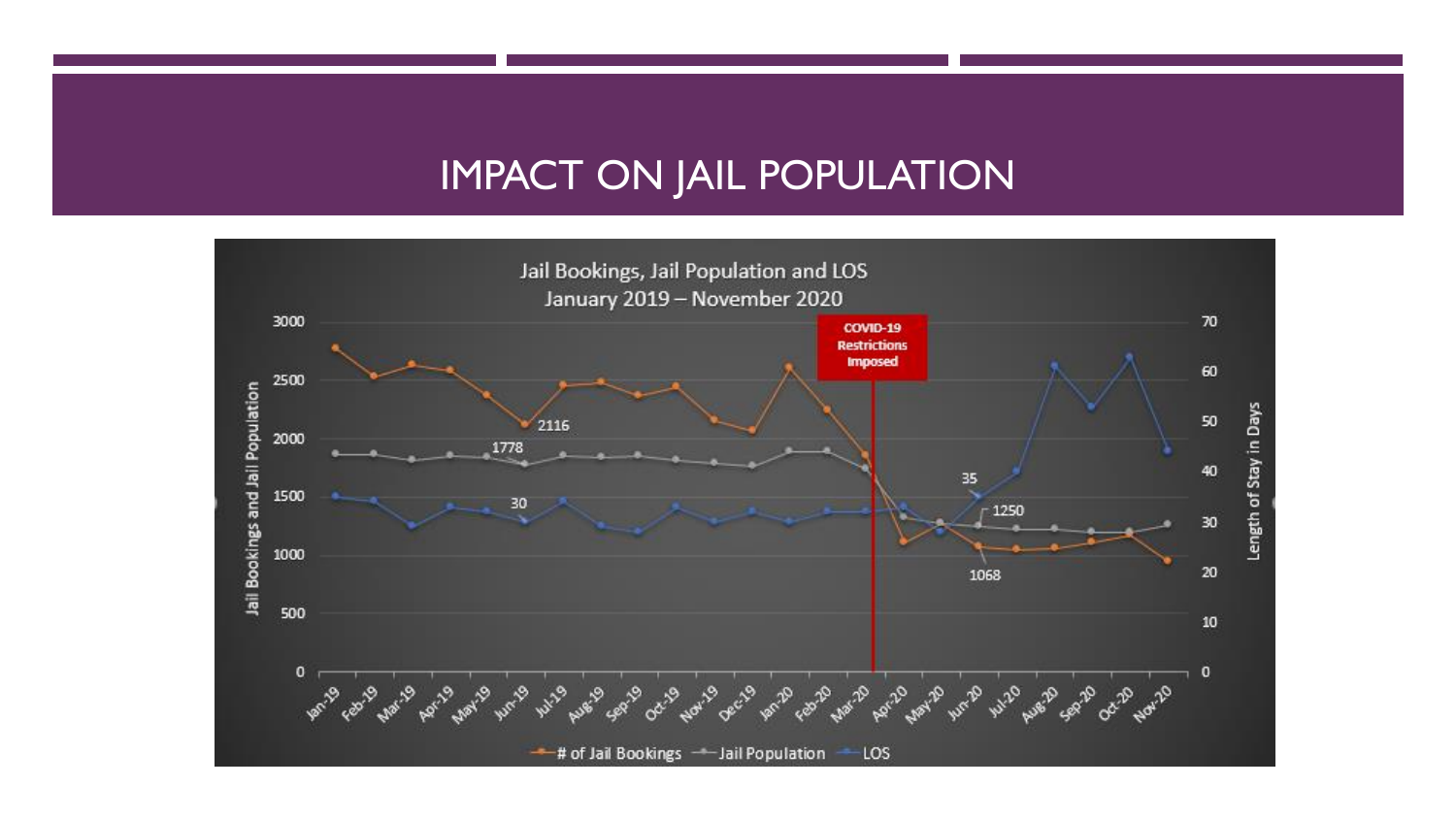## A PANDEMIC WITHIN A PANDEMIC

- As Covid-19 cases surged in the United States in March 2020, stay-at-home orders were put in place. Schools closed, and many workers were furloughed, laid off, or told to work from home. With personal movement limited and people confined to their homes, advocates expressed concern about a potential increase in domestic and intimate partner violence.
- Emergency restrictions and stay-at-home orders, intended to protect the public and prevent widespread infection, left many victims trapped with their abusers.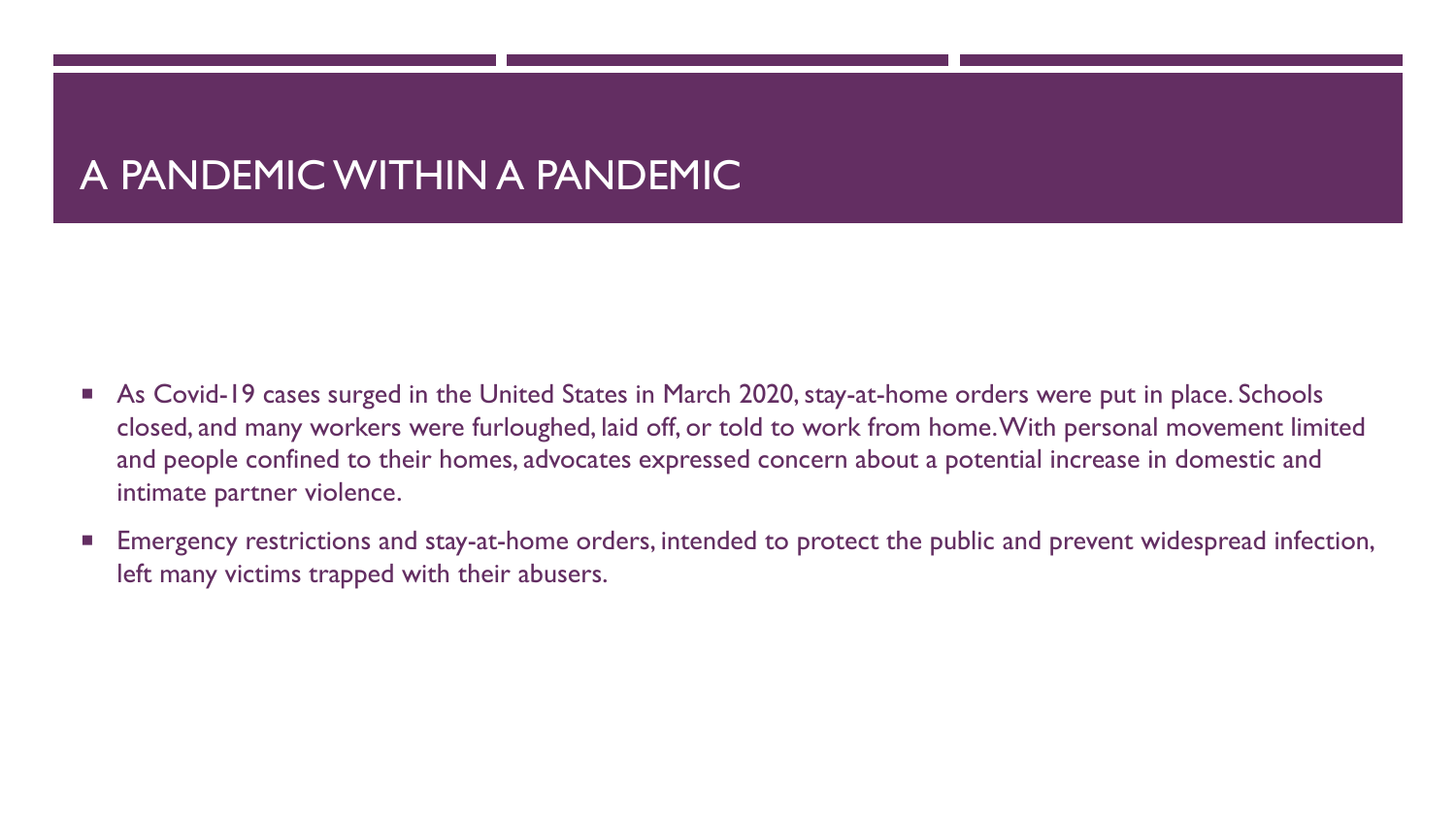## OVERVIEW OF NATIONAL DATA COLLECTED

The Effect of Social Distancing on Police Reports of Domestic Violence

- Howard University (Department of Economics) study<sup>1</sup> was the first to provide supporting data on DV/IPV and COVID-19.
- The authors analyzed the timing of local and state government social distancing measures and stay-at-home orders and cross-referenced it with police department dispatch and crime data from 28 police departments across 18 states.
- They found that social distancing measures and stay-at-home orders increased domestic violence cases across the U.S. from March 16 – April 30th by 6%.



Hsu, Linchi and Henke, Alexander, The Effect of Social Distancing on Police Reports of Domestic Violence (May 31, 2020). Available at SSRN: https://ssrn.com/abstract=3646299 or http://dx.doi.org/10.2139/ssrn.3646299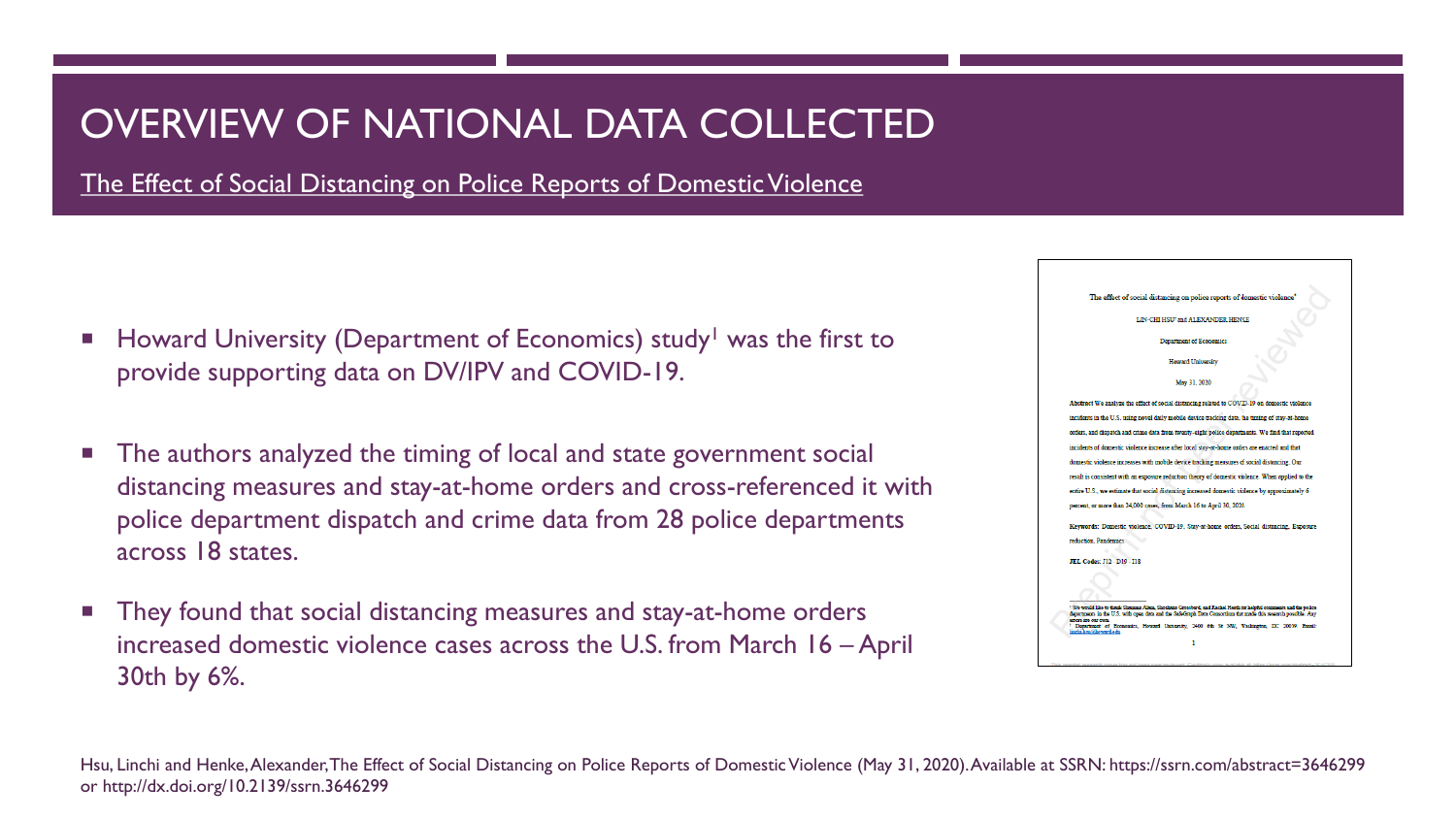## OVERVIEW OF NATIONAL DATA COLLECTED

Sheltering in Place and Domestic Violence

- **Second study, "Sheltering in Place and Domestic Violence," presented to the Council on** Criminal Justice-- National Commission on Criminal Justice and COVID-19 by Dr. Emily Leslie and Dr. Riley Wilson (both assistant professors of Economics, Brigham Young University).
- The authors examined data on calls for service to the police in 14 large American cities, comparing domestic violence reports before and after the pandemic began, relative to trends during the same period in 2019.
- Found a 7.5% increase in calls to the police to report domestic violence during March, April and May 2020; on average, 3.4 more domestic violence calls per city every day during the first five weeks after social distancing began.
- **EXTE:** Cite that financial vulnerability, "restructured living patterns including more time at home," unemployment, and "general stress" surrounding the pandemic and uncertainty about the future were causes for the increase.



Leslie, E., & Wilson, R. (2020). Sheltering in place and domestic violence: Evidence from calls for service during COVID-19. Journal of public economics, 189, 104241. https://doi.org/10.1016/j.jpubeco.2020.104241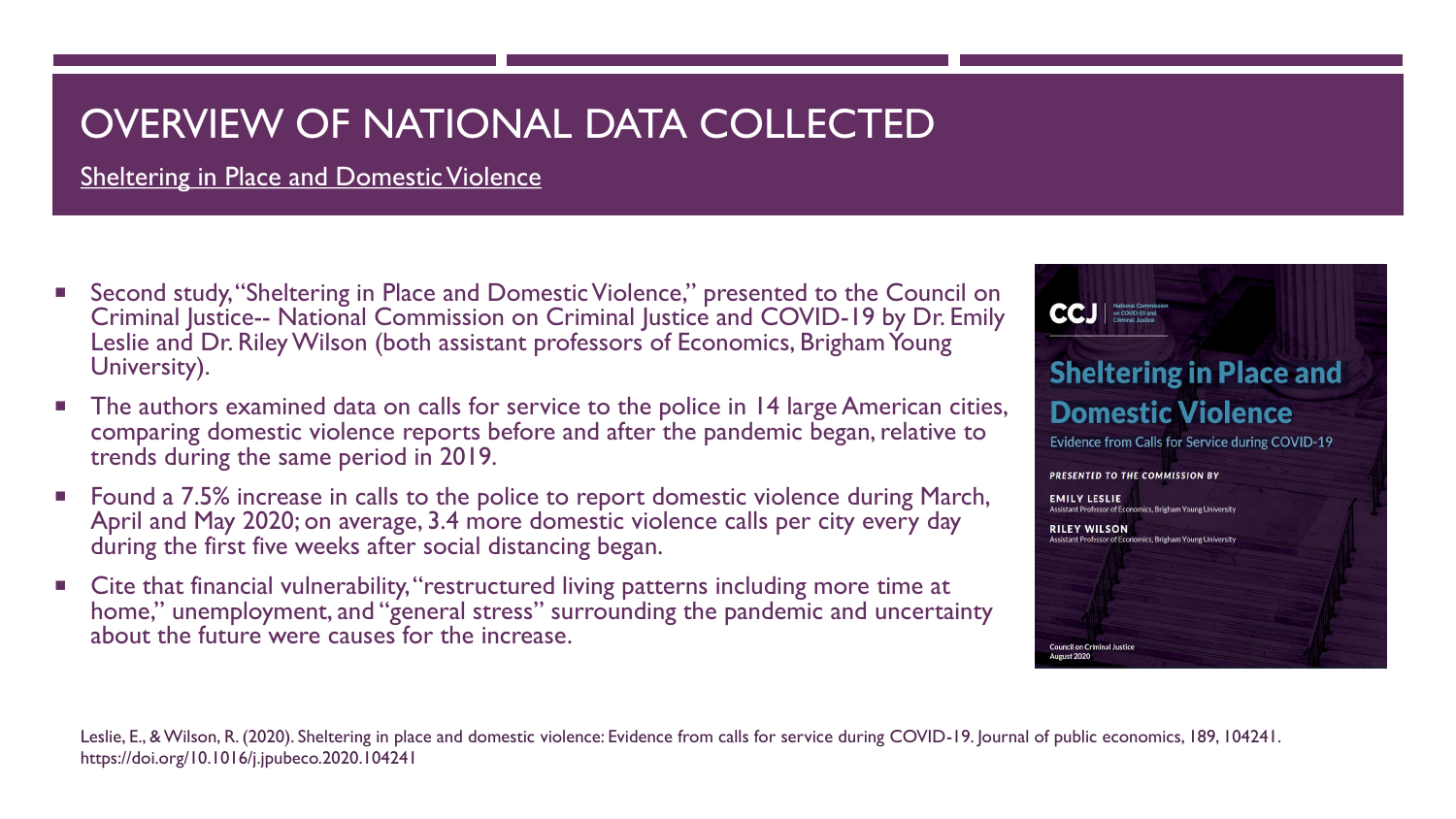## OVERVIEW OF NATIONAL DATA COLLECTED

Domestic Violence During COVID-19

- Most recent study, "Domestic Violence During COVID-19," presented to the Council on Criminal Justice-- National Commission on Criminal Justice and COVID-19 link 8% increase in Domestic Violence during the pandemic.
- Authors report the link between stay-at-home orders and domestic violence was discovered through a "meta-analysis" of 18 different studies concerning domestic violence cases both pre-and post imposed restrictions.
- Report suggests that the increase in cases of domestic violence was likely due to factors including financial instability, job loss, problems with childcare and more stress.



**Evidence from a Systematic Review and Meta-Analysis** 

PRESENTED TO THE COMMISSION BY

ALEX R. PIQUERO, PH.D. ent of Sociology, University of Miami, and Criminology, Monash Universit

WESLEY G. JENNINGS, PH.D. Department of Criminal Justice & Legal Studies. The University of Mississipp

**ERIN JEMISON** Crime & Justice Institute

**CCJ** *Millional Commissio* 

**CATHERINE KAUKINEN, PH.D.** Department of Criminal Justice, University of Central Florida

**FELICIA MARIE KNAUL, PH.D.** Miller School of Medicine and Institute for Advanced Study of the Americas, University of Miam

Council on Criminal Justice February 2021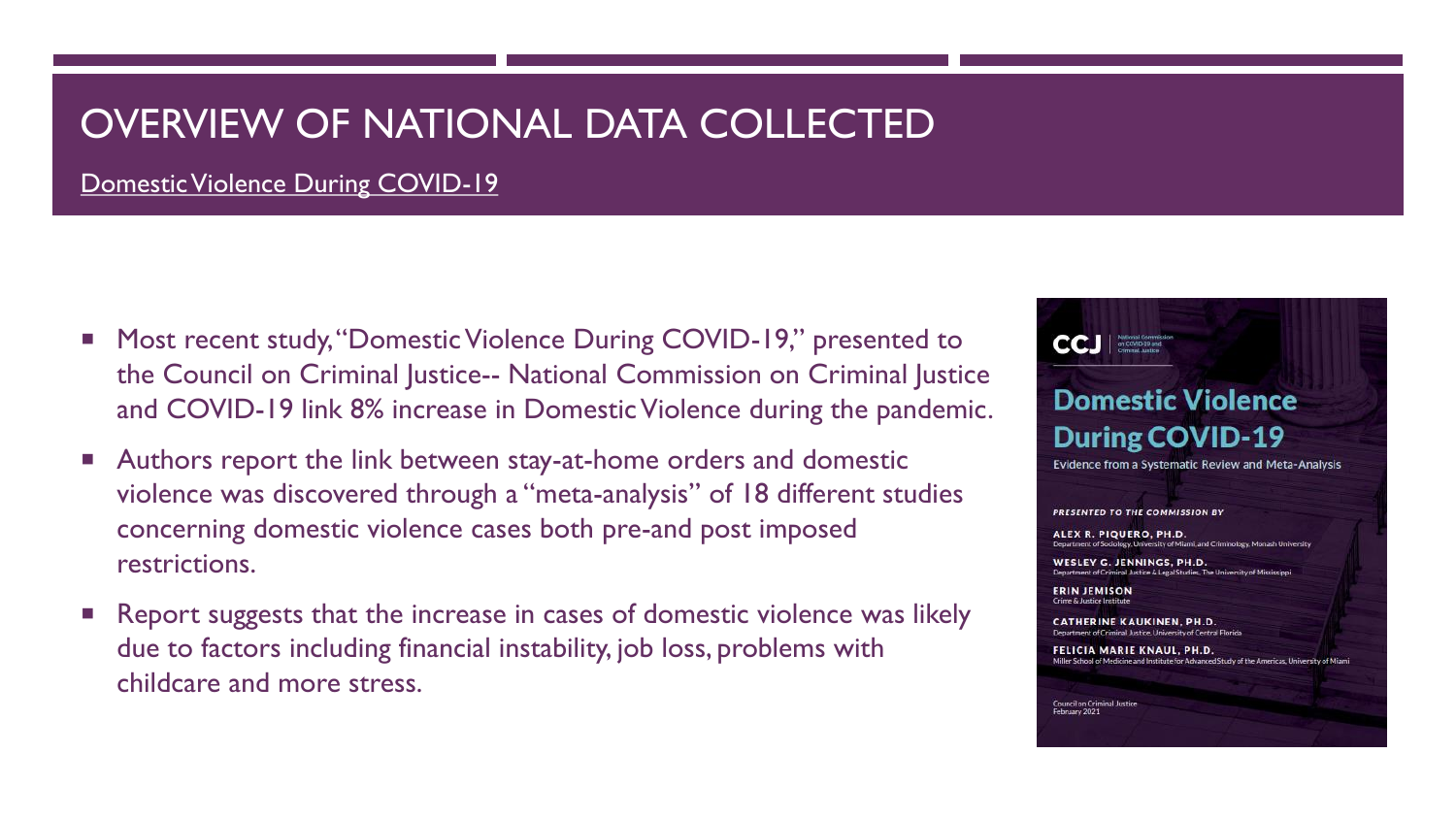**NATIONAL DOMESTIC** VIOLENCE

### COVID-19 SPECIAL REPORT

#### **WHAT CONTACTS ARE EXPERIENCING**



**RECEIVED TOTAL CONTACTS** 

**ANSWERED CITING COVID-19** 

**TOTAL CONTACTS ANSWERED** 

| Phone            | 35,937 |  |
|------------------|--------|--|
| Chat<br>$\Omega$ | 24,145 |  |
| Text<br>61       | 2,331  |  |
| <b>Total</b>     | 62,413 |  |

90% **EMOTIONAL/ VERBAL ABUSE** 

Behavior that isn't physical, which may include verbal aggression, intimidation, manipulation, and humiliation, which most often unfolds as a pattern of behavior over time.



When one intimate partner has control over the other partner's access to economic resources, which diminishes the victim's capacity to support themselves.

61% **PHYSICAL ABUSE** 

Non-accidental use of force that results in bodily injury, pain, or impairment. This may include being slapped, burned, cut, bruised, or improperly physically restrained.

16% **DIGITAL ABUSE** 

The use of technologies such as texting and social networking to bully, harass, stalk, or intimidate a partner.

11% **SEXUAL ABUSE** 

Non-consensual sexual interaction through coercion. guilt, or force. This may include pressure to engage in sexual activity, refusal to use contraception, or demanding of sexual images or video.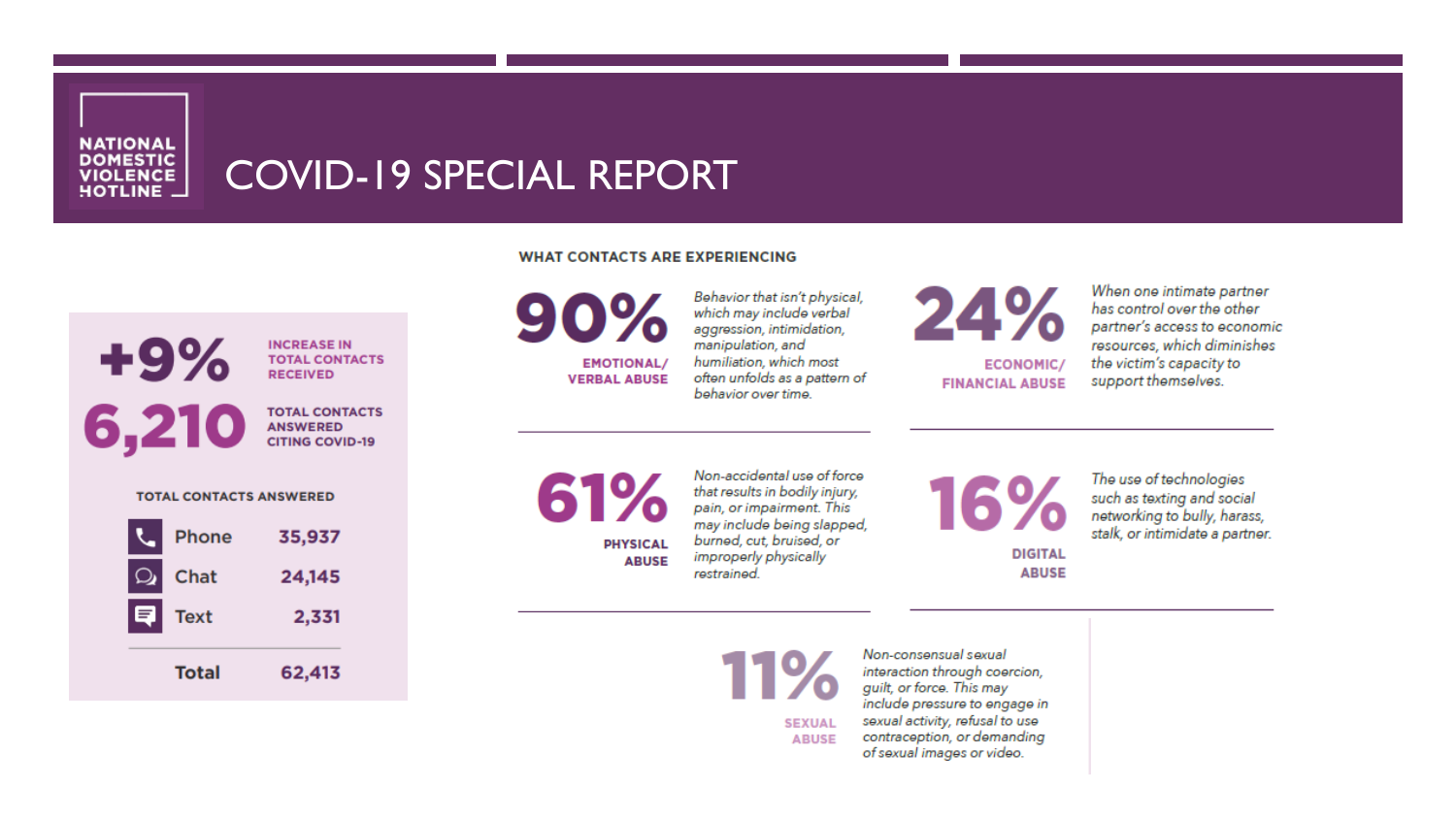## COVID-19 IN KENTUCKY

COVID-19 was confirmed to have reached the state of Kentucky on March 6, 2020, when Governor Andy Beshear announced the first confirmed case in Cynthiana, Kentucky and declared a state of emergency.

As of April 15, 2021, there have been 437,312 positive cases of COVID-19 and 6,338 deaths throughout the state.

In the early days of the pandemic, Governor Beshear took proactive measures and announced a series of restrictions and recommendations in order to help mitigate the spread of the novel coronavirus. Schools, universities, and a range of businesses were broadly closed to the public.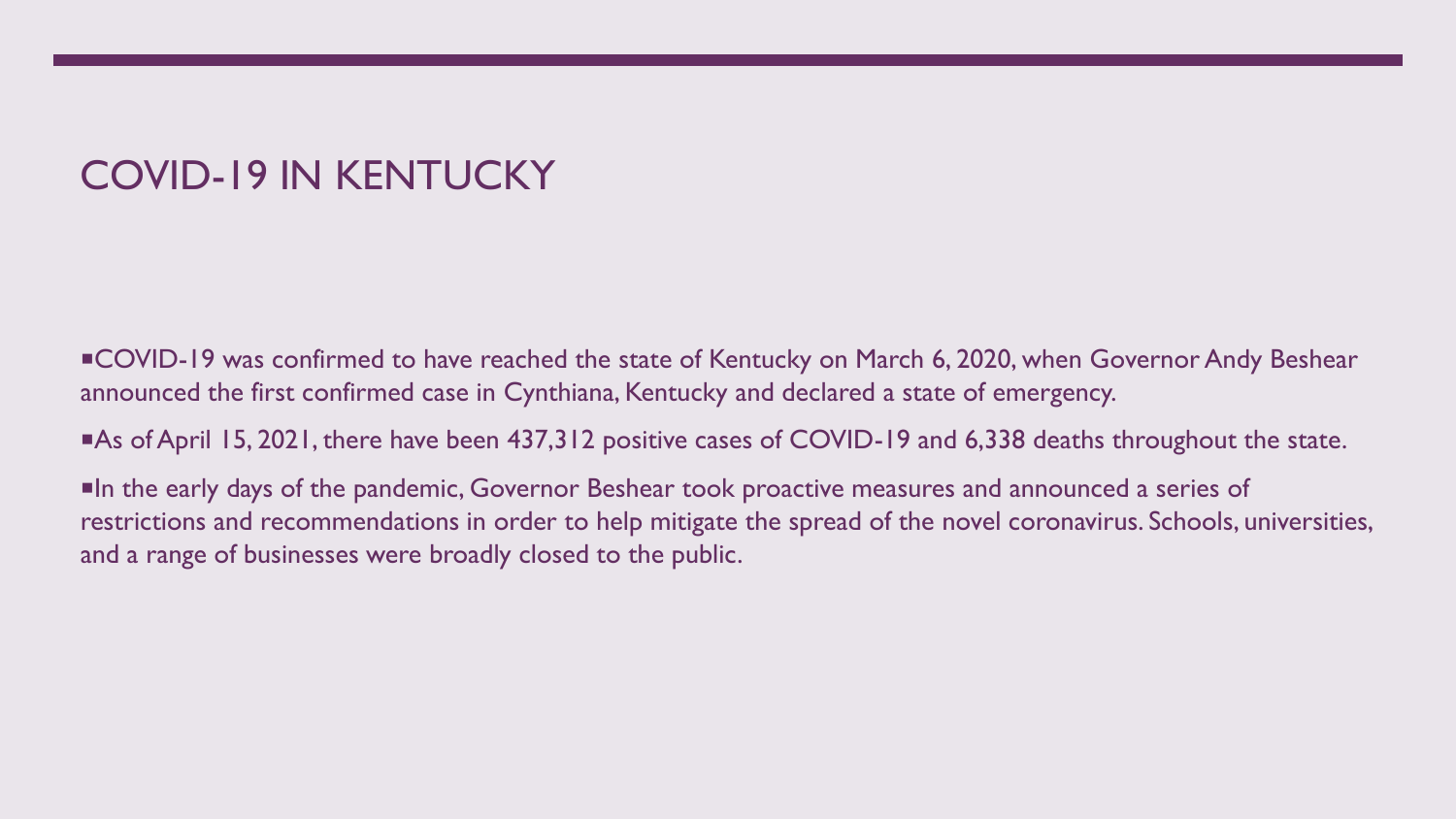## DOMESTIC VIOLENCE STATISTICS / LOCAL SYSTEM DATA

- **LMPD Data (DV Calls for Service, JC-3 Reports, and DV-related arrests)**
- New Cases from the JCAO and CAO
- **OCCC** data on EPO/IPO filings
- Data obtained from CWF on residents in shelter, crisis calls, legal advocacy, and LAP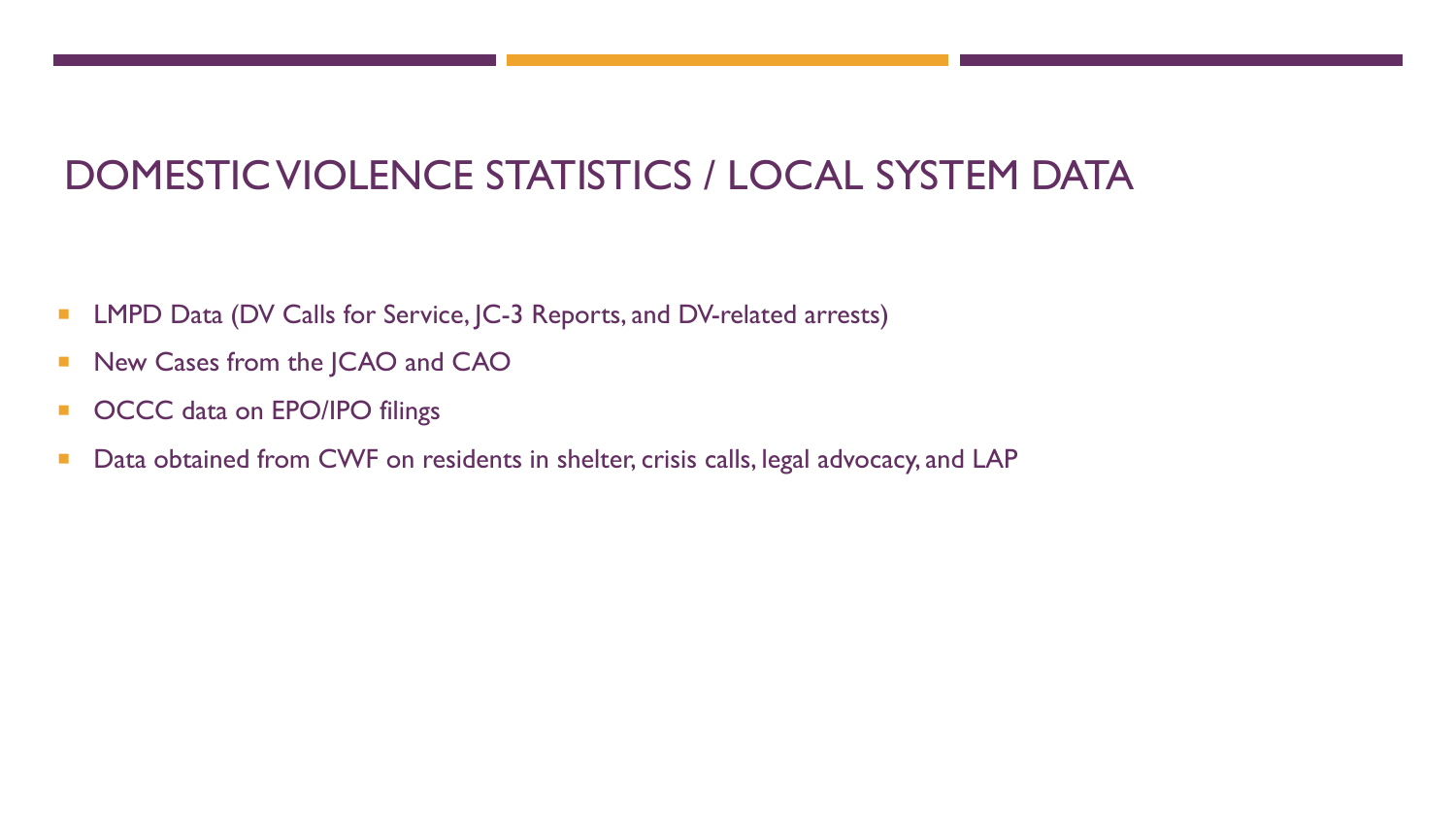#### LMPD DATA

|                                                                                                                                             |        |        |        |        | Louisville Metro Domestic Violence Statistics 2010-2020 |        |        |        |        |        |        |          |  |
|---------------------------------------------------------------------------------------------------------------------------------------------|--------|--------|--------|--------|---------------------------------------------------------|--------|--------|--------|--------|--------|--------|----------|--|
|                                                                                                                                             |        |        |        |        |                                                         |        |        |        |        |        |        |          |  |
|                                                                                                                                             | 2010   | 2011   | 2012   | 2013   | 2014                                                    | 2015   | 2016   | 2017   | 2018   | 2019   | 2020   | Change   |  |
| <b>Louisville Metro Police Department</b>                                                                                                   |        |        |        |        |                                                         |        |        |        |        |        |        |          |  |
| <b>Calls for service</b>                                                                                                                    | 34,528 | 36,089 | 37,825 | 37,236 | 36,726                                                  | 38,049 | 40,011 | 36,889 | 35,031 | 34,640 | 32,983 | $-4.7%$  |  |
| <b>*JC-3 Domestic Violence Filed</b>                                                                                                        | 4,700  | 4,898  | 4,213  | 3,653  | 3,691                                                   | 4,885  | 5,281  | 4,742  | 4,553  | 5,267  | 5,765  | 9.5%     |  |
| Homicide                                                                                                                                    | 14     | 3      | 8      | 5.     | 13                                                      | 7      | 12     | 6      | 13     | 5      |        | 40.0%    |  |
| <b>Sexual Assault</b>                                                                                                                       | 84     | 112    | 37     | 31     | 35                                                      | 21     | 20     | 20     | 16     | 26     | 17     | $-34.6%$ |  |
| <b>Aggravated assault</b>                                                                                                                   | 610    | 785    | 710    | 624    | 590                                                     | 694    | 806    | 685    | 715    | 871    | 1,163  | 33.5%    |  |
| <b>Simple Assault</b>                                                                                                                       | 3,287  | 3,132  | 2,630  | 2,464  | 2,481                                                   | 2,805  | 3,033  | 2,856  | 2,713  | 2,702  | 2,519  | $-6.8%$  |  |
| Intimidation                                                                                                                                | 516    | 520    | 439    | 382    | 408                                                     | 485    | 529    | 498    | 414    | 474    | 646    | 36.3%    |  |
| All other offenses                                                                                                                          | 189    | 346    | 389    | 147    | 164                                                     | 874    | 881    | 677    | 682    | 1,189  | 1,413  | 18.8%    |  |
| <b>Arrests</b>                                                                                                                              | 2,345  | 2,408  | 2,041  | 1,715  | 1,820                                                   | 2,077  | 2,092  | 1,788  | 1,806  | 1,905  | 1,929  | 1.3%     |  |
| * The JC-3 DV form is used to document any information or injuries related to the domestic violence and abuse or dating violence and abuse. |        |        |        |        |                                                         |        |        |        |        |        |        |          |  |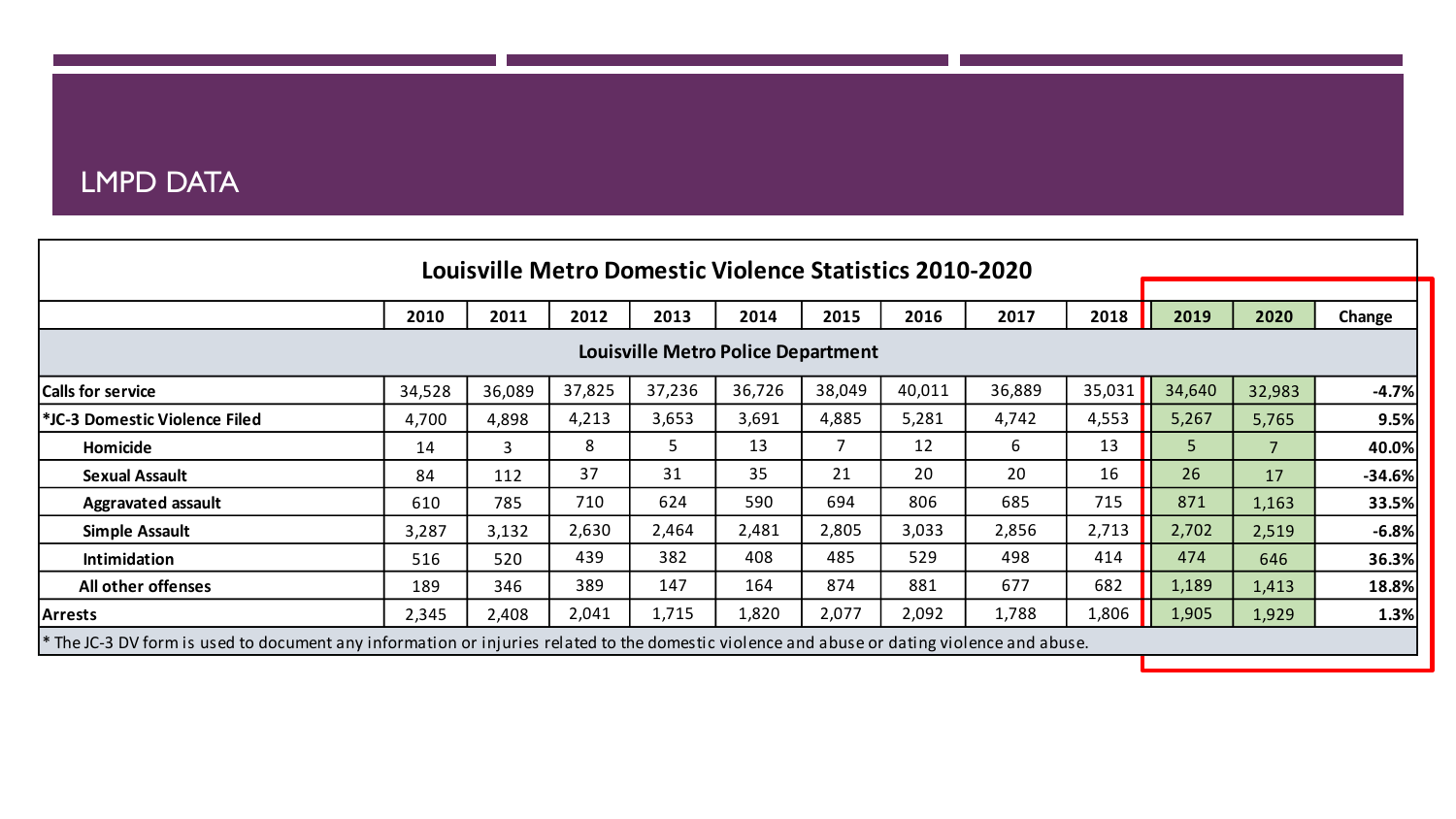#### LMPD DATA – LETHALITY ASSESSMENT

|                                |                  |               |                 |                |                |                       |                |               |                 |                |                 |          | <b>Changel</b> |  |
|--------------------------------|------------------|---------------|-----------------|----------------|----------------|-----------------------|----------------|---------------|-----------------|----------------|-----------------|----------|----------------|--|
|                                | Lethality        | <b>High</b>   | Non-High        | <b>Did Not</b> | Spoke to       |                       | Lethality      | <b>High</b>   | Non-High        | <b>Did Not</b> | Spoke to        | Change   | <b>High</b>    |  |
| <b>Month/Year</b>              | <b>Screens</b>   | <b>Danger</b> | Danger          | <b>Answer</b>  | <b>Hotline</b> | <b>Month/Year</b>     | <b>Screens</b> | <b>Danger</b> | Danger          | <b>Answer</b>  | <b>Hotline</b>  | /Screens | <b>Danger</b>  |  |
| (Jan 2019) 1/1-1/31            | 159              | 122           | 37              |                | 38             | (Jan 2020) 1/1-1/31   | 156            | 129           | 27 <sub>l</sub> |                | 41              |          |                |  |
| (Feb 2019) 2/1-2/28            | 140              | 112           | 28              |                | 25             | (Feb 2020) 2/1-2/29   | 123            | 95            | 28              |                | 27              |          |                |  |
| (Mar 2019) 3/1-3/31            | 139              | 118           | 21              |                | 31             | (Mar 2020) 3/1-3/31   | 170            | 139           | 31              |                | 33 <sub>1</sub> | 22.3%    | 17.8%          |  |
| (Apr 2019) 4/1-4/30            | 148              | 118           | 30 <sup>1</sup> |                | 34             | (Apr 2020) 4/1-4/30   | 143            | 108           | 35              |                | 31              | $-3.4%$  | $-8.5%$        |  |
| (May 2019) 5/1-5/31            | 179              | 133           | 46              |                | 26             | (May 2020) 5/1-5/31   | 193            | 164           | 29              |                | 35              | 7.8%     | 23.3%          |  |
| (Jun 2019) 6/1-6/30            | 164              | 127           | 37              |                | 36             | (Jun 2020) 6/1-6/30   | 191            | 161           | 30 <sup>1</sup> |                | 42              | 16.5%    | 26.8%          |  |
| (Jul 2019) 7/1-7/31            | 159              | 131           | 28              |                | 38             | (Jul 2020) 7/1-7/31   | 198            | 158           | 40              |                | 36              | 24.5%    | 20.6%          |  |
| (Aug 2019) 8/1-8/31            | 153              | 123           | 30 <sup>°</sup> |                | 26             | (Aug 2020) 8/1-8/31   | 215            | 171           | 44              |                | 39              | 40.5%    | 39.0%          |  |
| $\sqrt{(5ep\ 2019)\ 9/1-9/30}$ | 194              | 158           | 36              | 6              | 53             | (Sep 2020) 9/1-9/30   | 180            | 142           | 38              |                | 27              |          |                |  |
| (Oct 2019) 10/1-10/31          | 190              | 157           | 33              |                | 36             | (Oct 2020) 10/1-10/31 | 200            | 176           | 24              |                | 54              |          |                |  |
| (Nov 2019) 11/1-11/30          | 144 <sub>1</sub> | 121           | 23              |                | 29             | (Nov 2020) 11/1-11/30 | 184            | 149           | 35              |                | 35              |          |                |  |
| (Dec 2019) 12/1-12/31          | 170              | 133           | 37              |                | 32             | (Dec 2020) 12/1-12/9  | 181            | 147           | 34              |                | 29              |          |                |  |
| <b>TOTAL</b>                   | 1,939            | 1,553         | 386             | 33             | 404            | <b>TOTAL</b>          | 2,134          | 1,739         | 395             | 37             | 429             |          |                |  |

| Change         | Change/<br><b>High</b> |  |
|----------------|------------------------|--|
| <b>Screens</b> | Danger                 |  |
|                |                        |  |
|                |                        |  |
| 22.3%          | 17.8%                  |  |
| $-3.4%$        | $-8.5%$                |  |
| 7.8%           | 23.3%                  |  |
| 16.5%          | 26.8%                  |  |
| 24.5%          | 20.6%                  |  |
| 40.5%          | 39.0%                  |  |
|                |                        |  |
|                |                        |  |
|                |                        |  |
|                |                        |  |
|                |                        |  |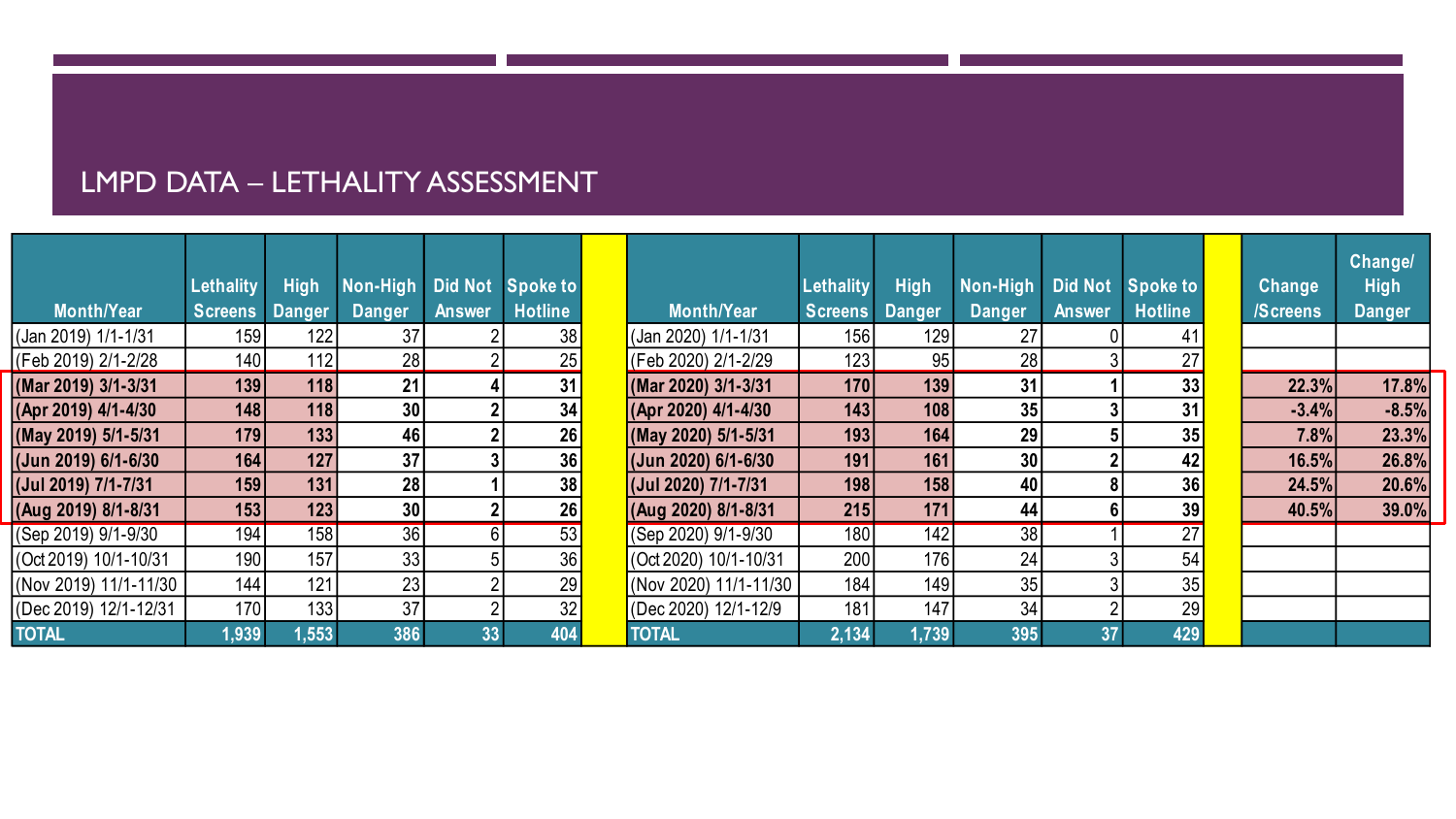#### COURT DATA

|                                                                                                                                                                                                                                                                                                                                                                                                | Louisville Metro Domestic Violence Statistics 2010-2020 |       |        |                                    |       |       |       |       |       |       |       |           |  |  |  |
|------------------------------------------------------------------------------------------------------------------------------------------------------------------------------------------------------------------------------------------------------------------------------------------------------------------------------------------------------------------------------------------------|---------------------------------------------------------|-------|--------|------------------------------------|-------|-------|-------|-------|-------|-------|-------|-----------|--|--|--|
|                                                                                                                                                                                                                                                                                                                                                                                                | 2019                                                    | 2020  | Change |                                    |       |       |       |       |       |       |       |           |  |  |  |
| <b>Jefferson County Attorneys Office</b>                                                                                                                                                                                                                                                                                                                                                       |                                                         |       |        |                                    |       |       |       |       |       |       |       |           |  |  |  |
| <b>New Domestic Violence Cases</b>                                                                                                                                                                                                                                                                                                                                                             | 4,541                                                   | 4,473 | 4,043  | 3,517                              | 3,542 | 3,810 | 3,658 | 3,779 | 3,858 | 3,625 | 3,625 | No Change |  |  |  |
| <b>Commonthwealth Attorneys Office</b>                                                                                                                                                                                                                                                                                                                                                         |                                                         |       |        |                                    |       |       |       |       |       |       |       |           |  |  |  |
| <b>Domestic Violence Cases Handled</b>                                                                                                                                                                                                                                                                                                                                                         | 356                                                     | 490   | 477    | 396                                | 409   | 297   | 257   | 334   | 283   | 227   | 232   | 2%        |  |  |  |
| *CAO case processing includes new case referrals (cases that are indicted, declined for prosecution, or remanded to District Court) and cases that are closed out. In 2016, the CAO<br>installed a new case management system and due to data entry concerns during the transition to the new system, data for the years 2015-2016 may not accuratelyreflect the number of<br>cases processed. |                                                         |       |        |                                    |       |       |       |       |       |       |       |           |  |  |  |
|                                                                                                                                                                                                                                                                                                                                                                                                |                                                         |       |        | <b>Circuit Court Clerks Office</b> |       |       |       |       |       |       |       |           |  |  |  |
| <b>Total EPO/IPO Filings</b>                                                                                                                                                                                                                                                                                                                                                                   | 5,112                                                   | 4,589 | 4,800  | 4,515                              | 4,415 | 4,290 | 4,797 | 5,044 | 5,028 | 5,158 | 4,074 | $-21.0%$  |  |  |  |
| <b>Emergency Protective Order</b>                                                                                                                                                                                                                                                                                                                                                              | 5,112                                                   | 4,589 | 4,800  | 4,515                              | 4,415 | 4,290 | 4,174 | 4,322 | 4,328 | 4,553 | 3,382 | $-25.7%$  |  |  |  |
| <b>Interpersonal Protective Orders</b>                                                                                                                                                                                                                                                                                                                                                         | N/A                                                     | N/A   | N/A    | N/A                                | N/A   | N/A   | 623   | 722   | 700   | 605   | 692   | 14.4%     |  |  |  |
| *In 2015, the Kentucky General Assembly passed HB 8 on Interpersonal Protective Orders (IPO's).                                                                                                                                                                                                                                                                                                |                                                         |       |        |                                    |       |       |       |       |       |       |       |           |  |  |  |
|                                                                                                                                                                                                                                                                                                                                                                                                |                                                         |       |        |                                    |       |       |       |       |       |       |       |           |  |  |  |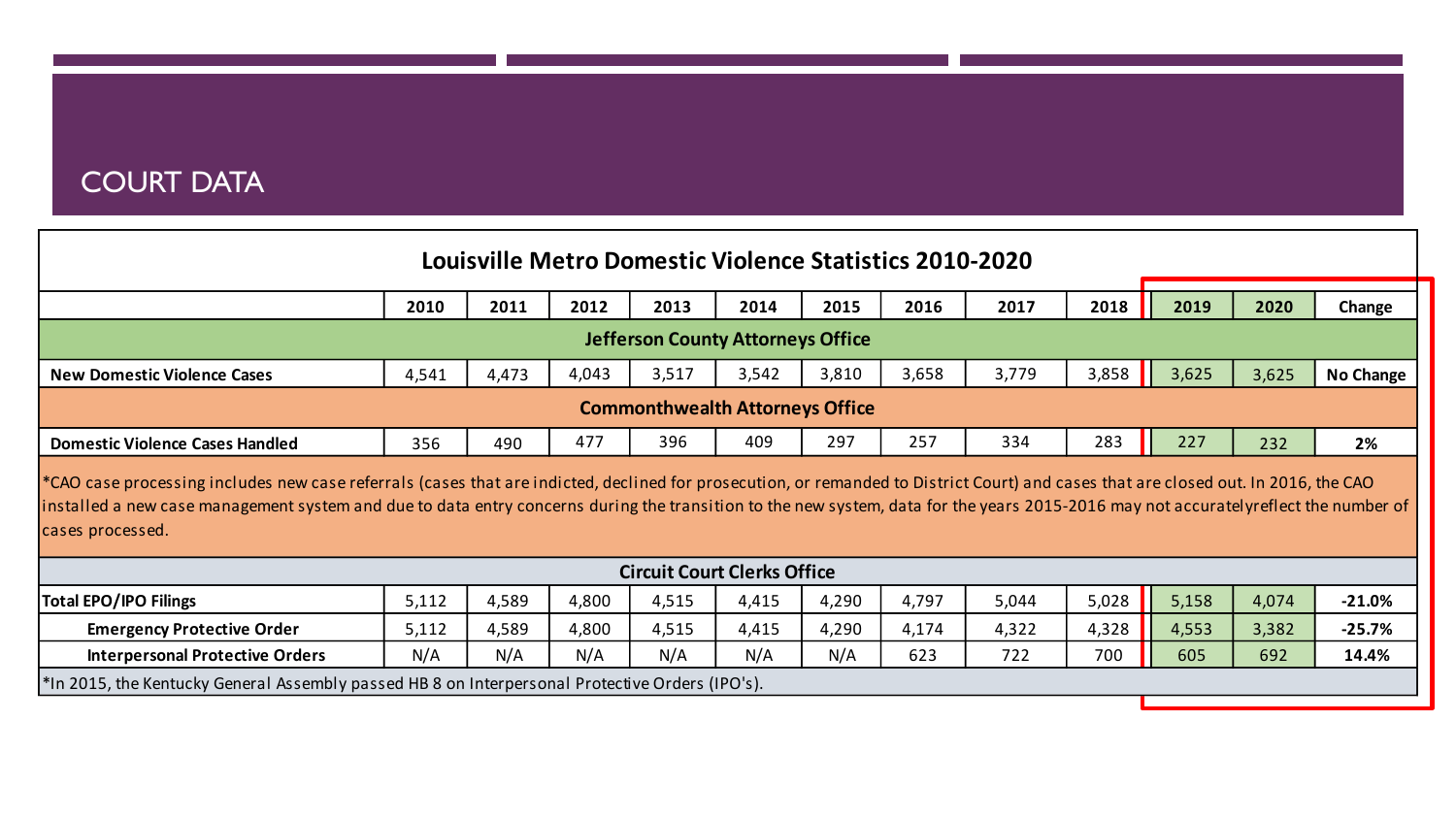#### BIP DATA

| Louisville Metro Domestic Violence Statistics 2010-2020              |       |       |       |       |       |       |       |       |       |       |      |          |  |  |
|----------------------------------------------------------------------|-------|-------|-------|-------|-------|-------|-------|-------|-------|-------|------|----------|--|--|
| 2018<br>2012<br>2016<br>2010<br>2011<br>2014<br>2015<br>2017<br>2013 |       |       |       |       |       |       |       |       |       |       | 2020 | Change   |  |  |
| <b>Court Monitoring Center</b>                                       |       |       |       |       |       |       |       |       |       | 2019  |      |          |  |  |
| <b>Batterers Intervention Program Referrals</b>                      | 2,497 | 2,817 | 2,239 | 2,334 | 2,149 | 2,390 | 2,251 | 2,073 | 2,015 | 2,194 | 783  | $-64.3%$ |  |  |